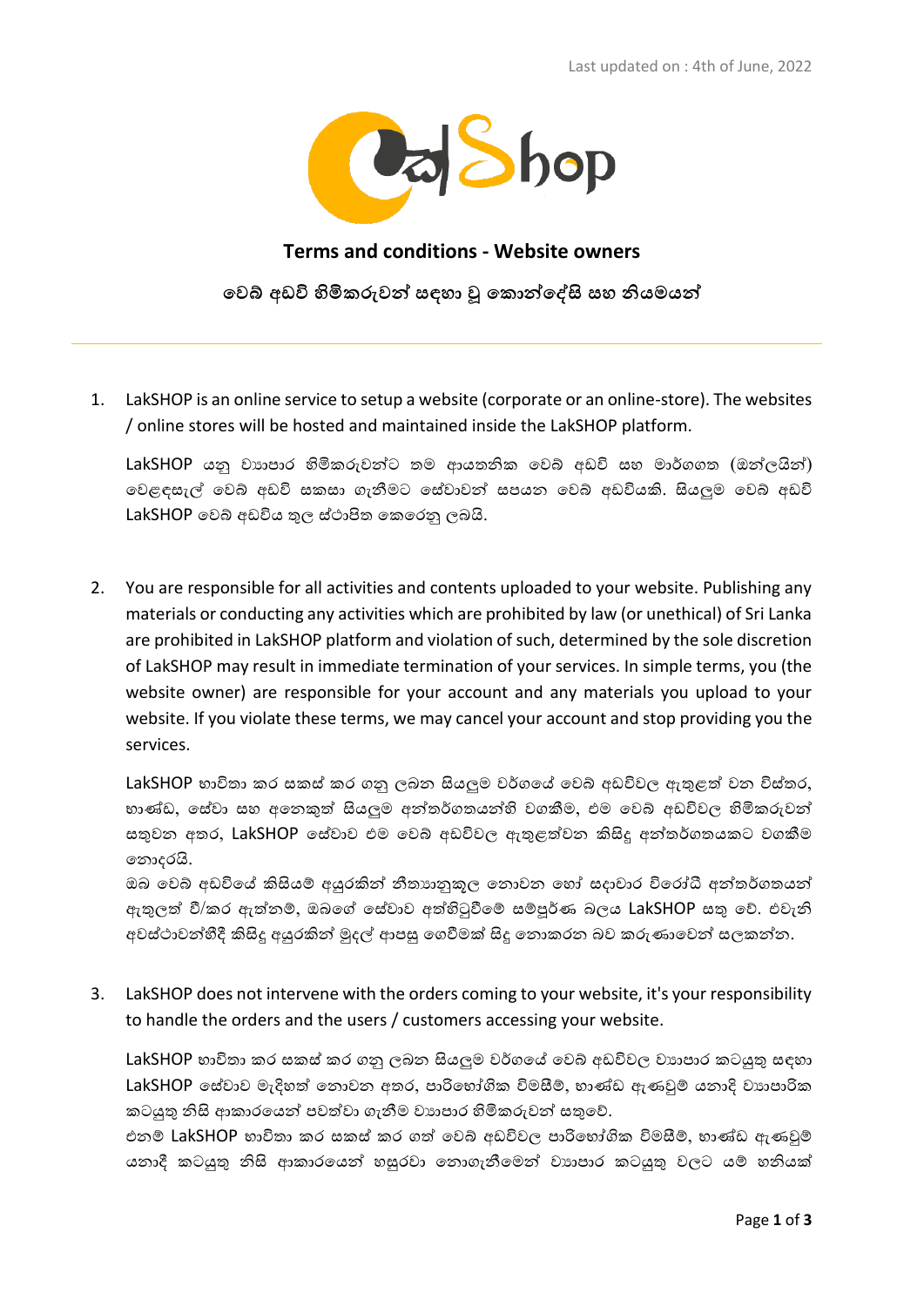සිදුවුවහොත් එහි වගකීම වායපාර හිමිකරුවත් සතුවන අතර , LakSHOP යේවාව එහි කිසිදු වගකීම වනොදරයි.

4. To access our services, you must register an account with your legal name, address and other details required.

LakSHOP හරහා වව්බ් අඩවියක් සකස් කර ගැනීම සඳහා, එහි ගිණුමක් සාදා ගත යුතු අතර, එය සඳහා නීතයානුකූල නම්, ගම් හා අවනකුත් විස්තර ඇතුලත් කල යුතුය.

5. You must be 18 years or older to access the LakSHOP platform and obtain our services.

LakSHOP හි වෙබ් අඩවියක් පවත්වාගෙන යාම සඳහා ඔබගේ වයස අවු. 18 ක් සම්පූර්ණ වී තිබිය යුතුය.

6. LakSHOP shall communicate with you using the email address used when registering your account.

ඔබ හා සම්බන්ධ වීමට අප ඔබවේ ඊවම්ල් ලිපිනය භාවිතා කරනු ඇත.

7. Under existing terms, you can create a website in LakSHOP platform without a payment. However, the functionalities may be limited depending on the status of the account. LakSHOP charges a fee when you link a 3rd party domain name to the LakSHOP website. DNS setting of the domain shall be done by the website owner.

If you want our support to build your website, we will help you with a cost (specified at the [www.lakshop.lk\)](http://www.lakshop.lk/)

LakSHOP හි වෙබ් අඩවියක් සාදා ගැනීමට ඔබට ආරම්භයේදී පිරිවැයක් දැරීමට සිදු නොවේ. නමුත් එම වනොමිලවේ වදන වසේව්ාවව්හි සියලුම පහසුකම් අඩංගු වනොවිය හැකිය. ඔබ ඔබවේ වව්බ් අඩවියට ව්සම් නාමයක් (Domain name) සම්බන්ධ කිරීවම්දී පිරිව්ැයක් දැරීමට සිදු විය හැකිය. ව්සම් නාමයක් ඒක් කිරීමේදී ඒහි DNS යෙදුම් වෙනස් කර ගැනීම ඔබගේ වගකීමක් වේ.

LakSHOP වෙබ් අඩවිය නිර්මාණය කර ගැනීමට අප කායී මණ්ඩලයේ සහය අවශා නම් එය අප ඉටු කර දෙන්නෙමු. නමුත් ඒ සඳහා, [www.lakshop.lk](http://www.lakshop.lk/) වෙබ් අඩවයේ සඳහන් කර ඇති ආකාරයට අමතර මුදලක් වගවීමට සිදු විය හැකිය.

8. The yearly maintenance fee of the website is specified in the [www.lakshop.lk](http://www.lakshop.lk/) website and LakSHOP may update the prices of the websites at any given time. Once you've create an account and made the payment, the yearly renewal price of the website shall be adjusted by our company, depending the environmental and economic conditions.

 $L$ akSHOP වෙබ් අඩවියක් සකස් කර ගැනීමට වියදම් වන පිරිවැය විස්තර, [www.lakshop.lk](http://www.lakshop.lk/) වෙබ් අඩවියෙහි විවෘතව දක්වා ඇත. ඒම අගයන් වෙනස් කිරීමේ පූර්ණ බලතල LakSHOP සේවාව සතු වේ.